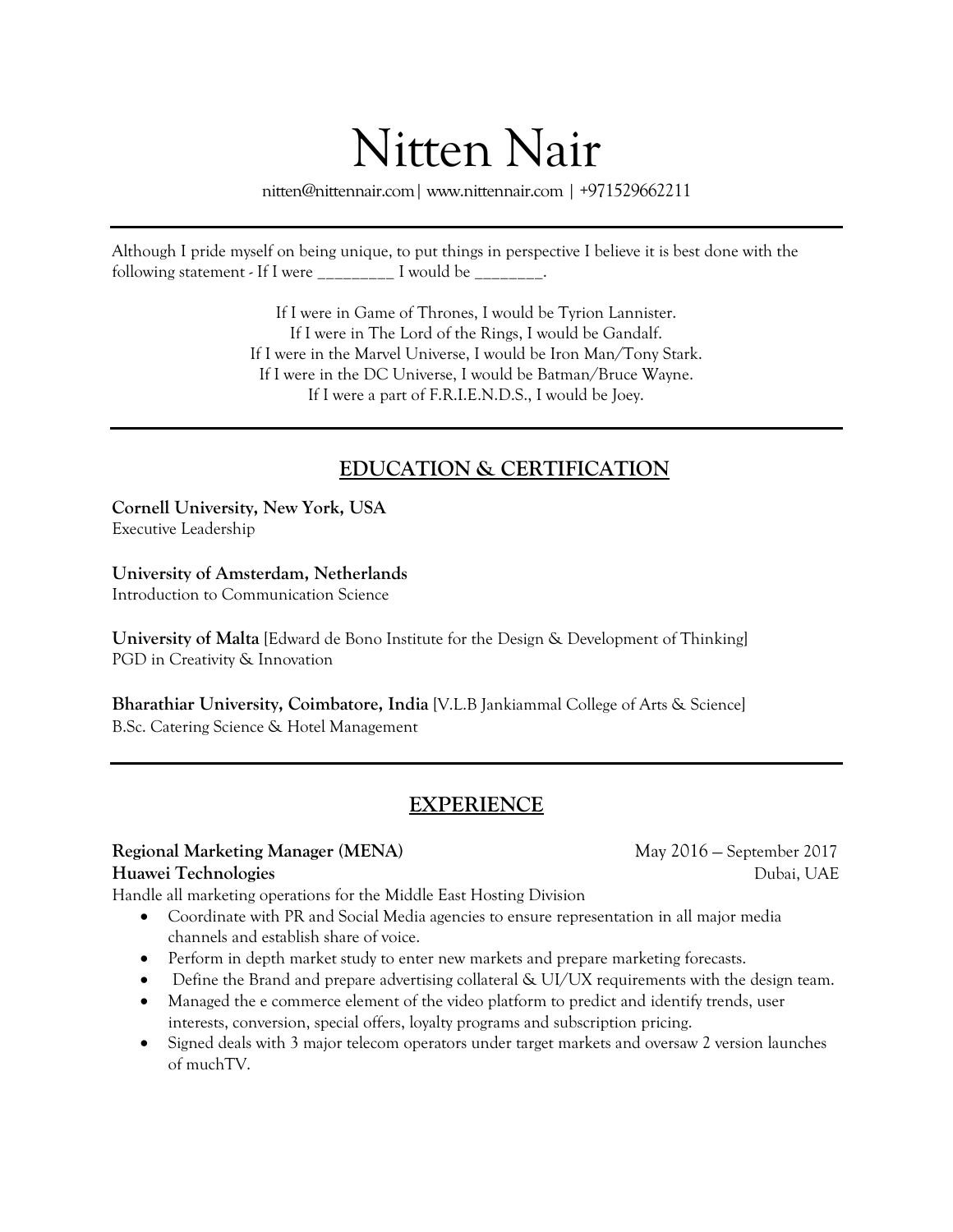# **Brand & Communications Manager (MEA, Iran & Turkey)** May 2014 – April 2016 **Changyou** Dubai, UAE

Liaise between the Marketing & Operations divisions to establish the organization in Middle East, Africa, Turkey & Iran.

- Directly handle all Social Media, PR and branding functions along with agencies for the region and is responsible for achieving all KPI's as defined by the Regional User Operations team.
- Responsible for all marketing communications and outbound messaging from the company and the brand for all products launched regionally.
- Work with the product, content and editorial teams to design and implement popular content, promote it and deliver target oriented results.
- Worked along with product team to set up the paid elements and shopping cart functionality within the mobile app.
- Increased regional downloads by 6% MOM, awarded Best Social Media content among 8 regional offices 3 months in a row and increased DAU, MAU by 8%.

# **Head of Digital & Social Media February 2012 – May 2014 February 2012 – May 2014**

# **BUZ Management & Marketing Consulting**   $\bullet$  **Dubai, UAE** Dubai, UAE

Set up and head the Digital and Social Media department.

- Recruited and managed the team while building the division profile and client base.
- Responsibilities include: Campaign Planning, Budget allocation, Strategic Direction, Team management, Portfolio development, Content development, Communication strategy development, ATL & BTL activity adaptation and Digital Planning.
- Oversaw over 15 clients, increased monthly billing by 200% and maintained 35% profitability of the department.

# **Founder & CEO** February 2009 – September 2010

## **Zephyr 2 Zenith Group** *Company Company Kochi, India Kochi, India*

An event and artiste management company that focused on rock shows, DJ nights, music events and promotions. Successfully executed over 15 events and 5 TV shows. Expanded into training and development, soft skills training for college students. Also launched Coimbatore's first lifestyle website.

Closed down the company to pursue further education.

# **Founder & Chief Consultant November 2006** – January 2009

**Khaali Glass Consulting Bangalore, India** A company that provide beverage and theme based services for private parties and F&B establishments. Conceptualized and successfully executed over 75 house/private parties.

Successfully exited by selling off the company and assets.

Headed the beverage operations for the Lobby Bar.

• Responsibilities included: Inventory Control, FLR, Staff Rota, BSA Standards, Bar operations, Client servicing, Operations.

• Increased overall revenue by 45% for the Lobby Bar operations on a YOY basis.

**Head Bartender** May 2005 — October 2006 **J W Marriott** Mumbai, India